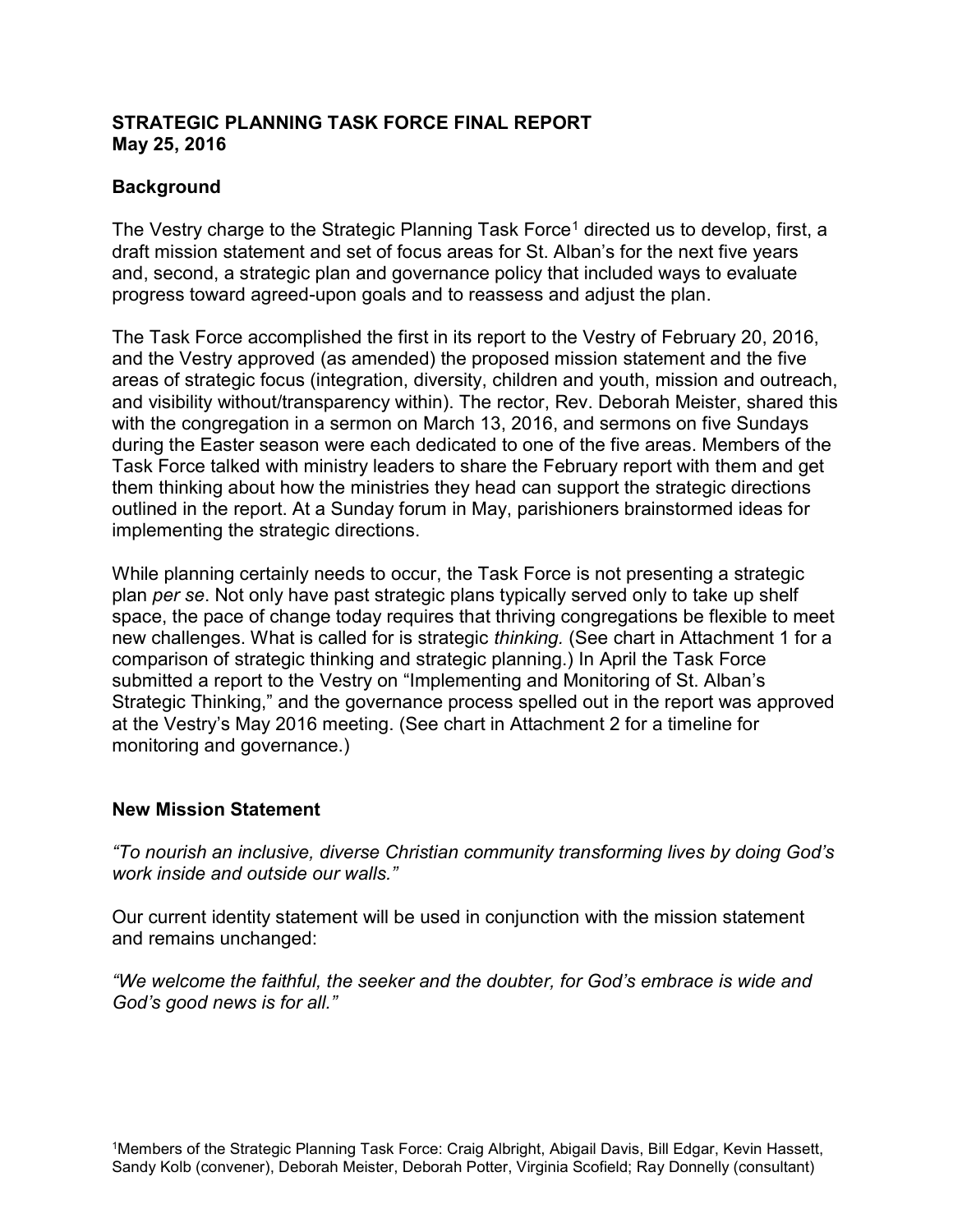#### Foundations for Ministry

Over and over in our conversations with parishioners we heard how St. Alban's liturgy, music and Christian formation for all ages were valued; were what drew many people to our parish; and were part of our core identity. St. Alban's strong commitment to these areas will continue. Figuring out how to build on these core strengths in ways that both honor our traditions and incorporate changes that meet the needs of a changing world is key to the success of the strategic plan.

Note, too, that the identification of strategic focus areas does not mean that St. Alban's will do nothing else for the next five years. We will continue to feed the hungry, care for the homeless, and respond to natural and human-induced disasters. We will look, however, for ways in which these ministries can further the strategic directions which we set for ourselves.

#### Strategic Focus Areas

The task force developed the five areas for strategic focus from conversations with the congregation, clergy and staff, and neighborhood leaders. We consulted research by the Episcopal Church on thriving congregations. A summary of key findings is found in Attachment 3.

We also solicited specific ideas for action steps in each focus area at brainstorming sessions with parishioners in May. A complete list is found at Attachment 4, and a selected few are shown below each of the focus areas. These ideas are listed merely to "prime the pump" for ministry leaders thinking about how to address the strategic areas. They are not meant to be prescriptive, and they have not been approved by the Vestry. Developing the specific goals and action steps will be part of the work of the ministry leaders during up-coming program years and budget cycles.

**Integration:** The move of the Spanish-language service to the morning has begun to integrate the Spanish-speakers more fully into the life of the congregation as a whole.

The children and youth are participating in programs, and we are getting to know each other. To build on this progress, we must create opportunities for greater engagement in educational offerings, service, pastoral care and worship. Some suggestions from parishioners:

All of you are one in Christ Jesus. (Galatians 3:28)

- Hold bilingual services, perhaps quarterly, including for major events such as baptisms or holy days like Maundy Thursday.
- Offer more opportunities to gather for joint fellowship or formation (e.g., First Wednesdays, discussions Enrique's Journey and joint Bible study of Esther).
- Offer classes for English-speakers to learn Spanish and Spanish-speakers to learn English.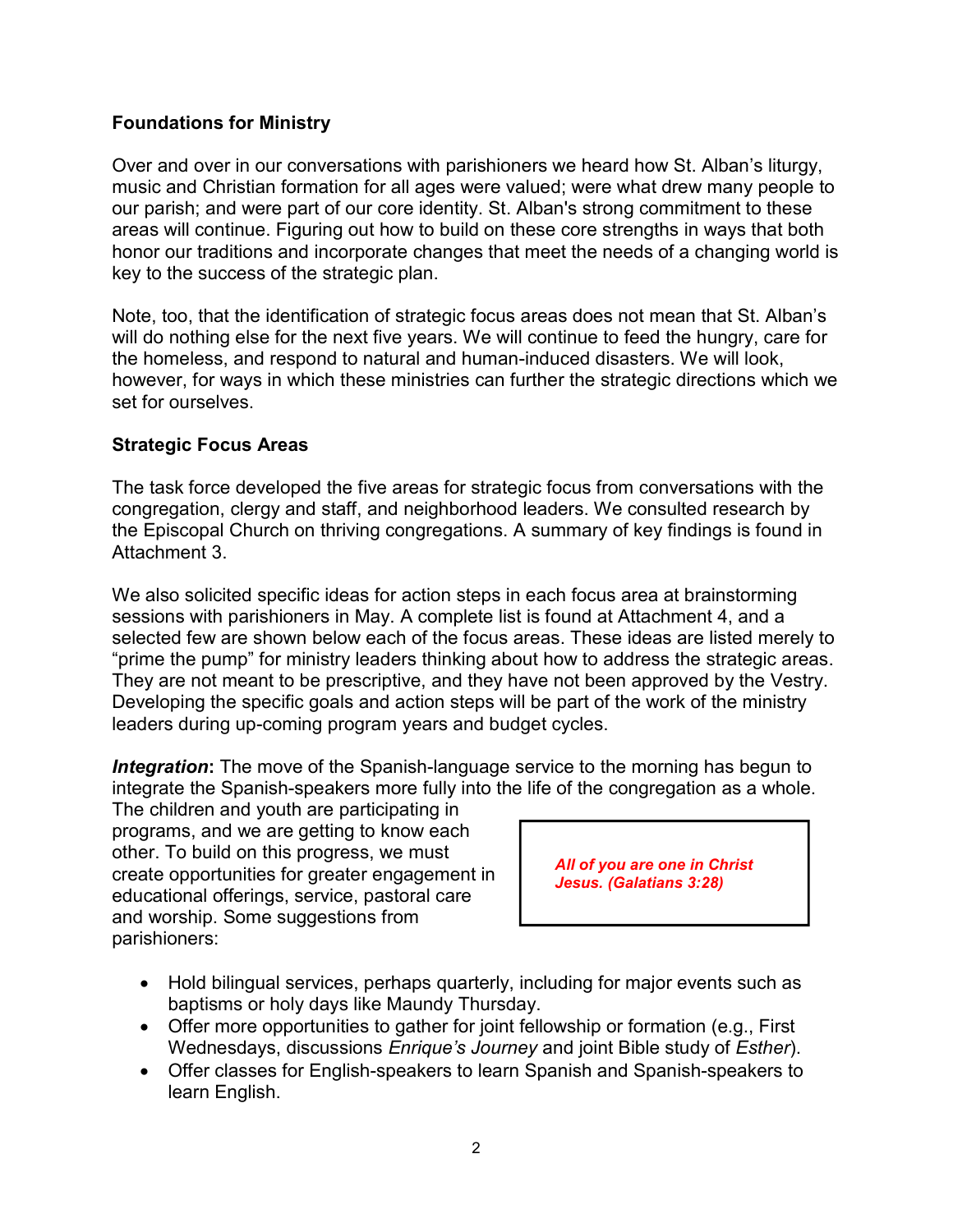**Diversity:** We are a welcoming parish. Yet St. Alban's could do more to reach out to young adults, people of color (especially African-Americans) and the LGBT community in order to engage them. We should develop worship, service and formation opportunities that will appeal to a variety of people. There is also a felt need to be more inclusive of the elderly within our congregation and in our neighborhood, especially the

Now there are varieties of gifts, but the same Spirit; and there are varieties of services, but the same Lord; and there are varieties of activities, but it is the same God who activates all of them in everyone. (1 Corinthians12:4-6)

widowed. A few ideas from parishioners:

 Increase diversity of our worship and music styles through inclusion of non-traditional liturgies or services offered at different times of the day (e.g. Sunday afternoon).

 Advertise in LGBT publications and have a visible rainbow symbol outside the church.

 Better support seniors in our congregation by providing transportation to church events and increasing opportunities for intergenerational programs.

**Children and Youth:** This is already a strength of our parish. Our goal is to be the "gold"

standard" for children's formation and a focus on children will help us grow; families with school-age children are the fastest growing cohort in our immediate neighborhood. Continuing our strong youth program will keep families engaged as their children grow. We envision more opportunities for intergenerational service, education and formation, as well as increased connections to families and children in the community around us. Some of the suggestions parishioners made:

Jesus said, "Let the little children come to me, and do not stop them; for it is to such as these that the kingdom of heaven belongs." (Matthew 19:14)

- Create meaningful outreach opportunities for children of all ages.
- Provide programs during the day to help young parents in the neighborhood, as well as our congregation (e.g., parents' day off, play groups, parenting class), including a group for parents of babies.
- Ensure scholarships are available for children and youth to attend activities like Parish weekend or ASP.

**Mission and Outreach:** A clear sense of purpose and mission is a key characteristic of a growing church. The grants program administered by the Workers of St. Alban's and the establishment of the God's Work in the World Committee two years ago have laid the groundwork for creating such a focus. The emergence of the TLC initiative (Transforming the Lives of Children through Education) has generated significant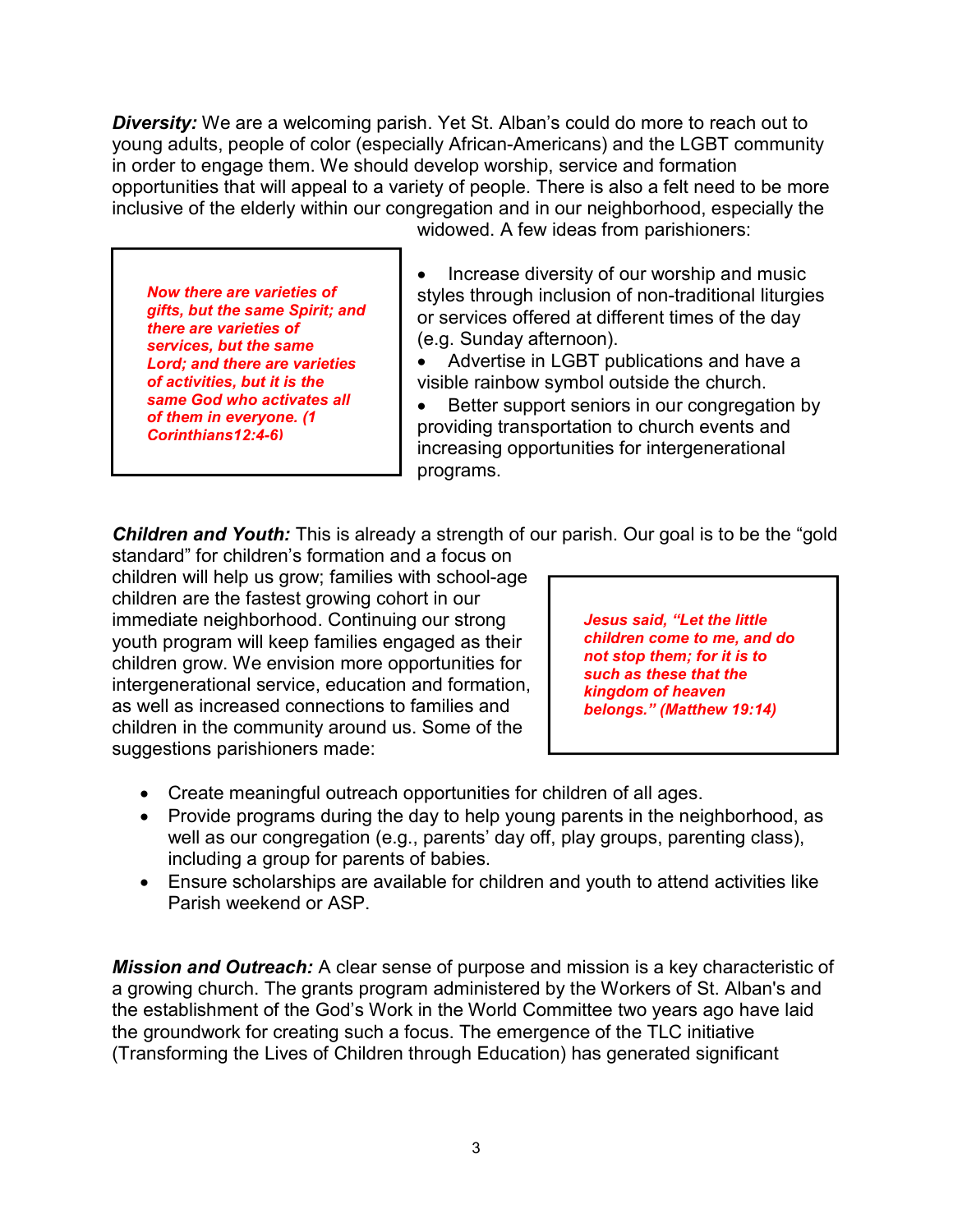"Truly I tell you, whatever you did for one of the least of these brothers and sisters of mine, you did for me." (Matthew 25:40)

support from the congregation, even as St. Alban's continues to feed the hungry and help house the homeless. We will seek ways to integrate or coordinate efforts across these key mission areas and increase hands-on involvement by parishioners of all ages. Our goal is to see real impact, not just for the recipients of our assistance but in our lives, as well. Here are some ideas from parishioners:

- Continue the TLC initiative beyond its original three years and make it a hallmark of our congregation.
- Increase opportunities for hands-on involvement by parishioners of all ages, especially the youth and our Spanish-speaking members.
- Develop more partnerships for service interfaith, with other congregations, with neighborhood leaders (including the Villages) – to strengthen our mission.

Visibility Without, Transparency Within: The best way for us to be more visible in the community is for our good works to be better known, and for community members to

learn that St. Alban's can help them make a difference too. We will improve communication, both external and internal to showcase the work we do. We will build bridges between and across our ministries so we can integrate and focus our work. And we will seek new ways to connect with our neighbors. Parishioners suggested this might include the following:

Let your light shine before others, so that they may see your good works and give glory to God. (Matthew 5:16)

- Establish a regular network for communicating and inviting participation in events through neighborhood listservs. Showcase the good work we do.
- Place small leaflets in local businesses (e.g., Starbucks, public announcement boards, etc.) advertising specific service opportunities that neighbors might join.
- Create more opportunities for parishioners to share their stories of service (e.g., venue for longer stories like those that used to appear in The Chronicle or brief testimonies during the service in some special season like Lent).

## Implementation and Monitoring of St. Alban's Strategic Thinking

Strategic thinking requires the establishment of a culture that encourages experimentation, allows for failures, and monitors success – in other words, a culture of flexibility, fluidity, and responsiveness. It also requires an ability to constantly scan the environment to see what is changing and whether those changes will impact St. Alban's and God's call to us.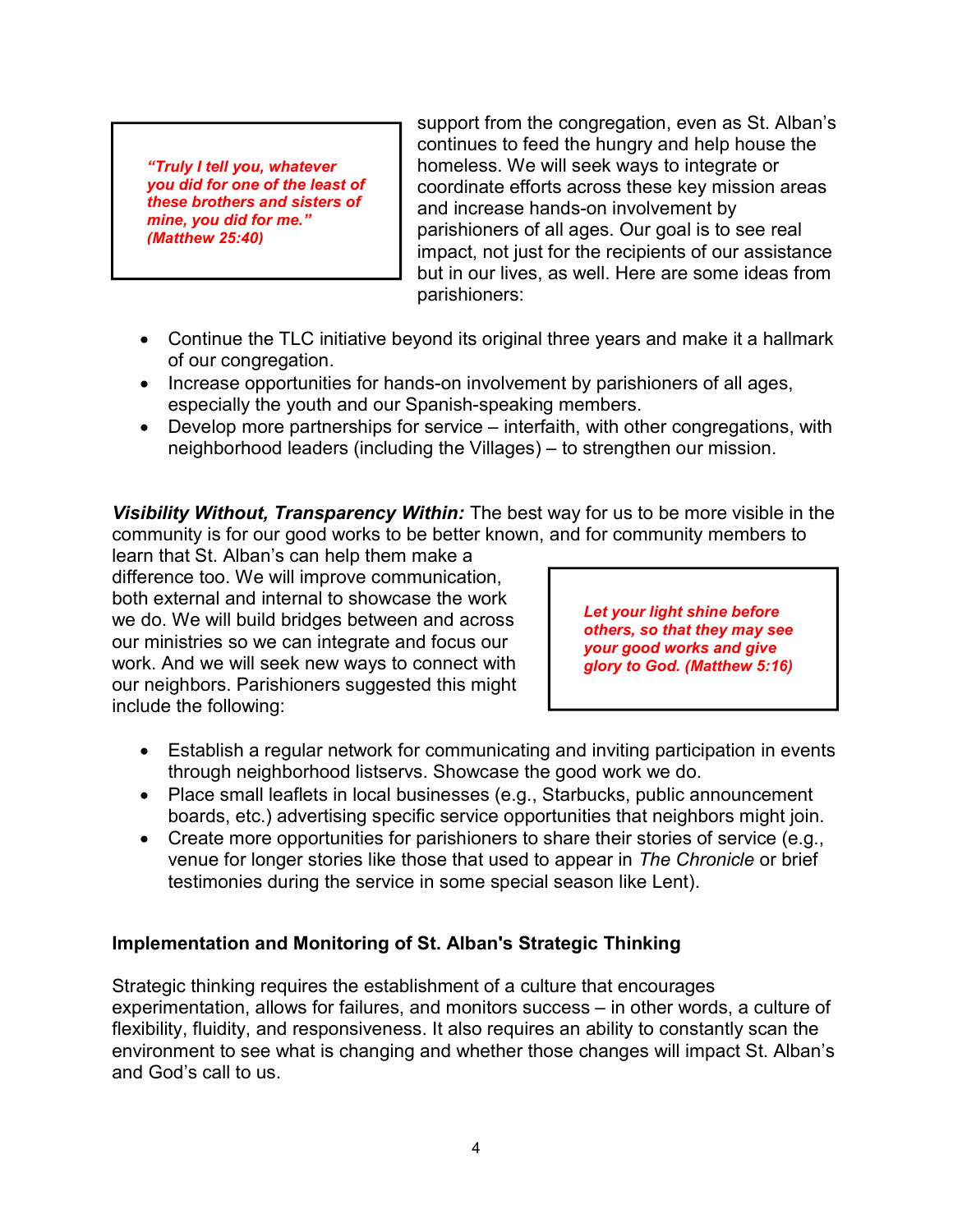

The process of strategic thinking in which we have engaged is a cycle as shown in the chart on the left. We have collected information from within the congregation and from our neighborhood and city. We then analyzed it to come up with a strategic direction in the context of who we have been historically, the needs of our neighbors, and our assessment of where God is calling us.

The next step in the process is to plan, then implement, action steps that will move us along the paths we have chosen. That must be followed by review and reflection, making adjustments as needed.

The process need not be complicated, and in fact we would urge that it not be. The annual budget cycle gives us a natural process for incorporating strategic thinking. The steps might be as follows:

- As part of their annual budget request, ask ministry leaders to identify what they are already doing that supports one or more of the strategic focus areas and what they would propose to change, drop or add that would further progress in these areas. This should not be a requirement only for those changes that might have a budget impact since many of the action steps might, in fact, be budgetneutral.
- Reinforce the idea of thinking strategically by asking ministry leaders to project where they want their ministry to be in five years – what vision do they have? This is important for all areas, but especially for outreach and mission, where a longer-term, more focused, and coordinated commitment might help develop a greater base of support for our external partners. In addition, ask ministry leaders how they would measure the success of what they are doing to advance St. Alban's strategic goals. (See below for suggested questions.)
- Make budget decisions that reinforce our strategic objectives, incorporating these into our discussions, while also keeping in mind the need to support St. Alban's foundation ministries of liturgy, music, and Christian formation and to provide for an unexpected call to mission.
- Incorporate some mechanism for keeping the parish informed about and engaged in changes affecting our immediate neighborhood and encourage ongoing education on developing trends in all ministry areas.
- Check in with ministry leaders at the start of each calendar year to see how the new things they are trying are working and allow for shifts in activities as long as the bottom line is not impacted. The Vestry may request reports on major initiatives from the people who lead the ministries, not the Vestry liaisons, as a way of enlarging the leadership circle and reinforcing the idea that thinking strategically is every ministry's responsibility. (We may, in fact, want to refine the role of Vestry liaisons.)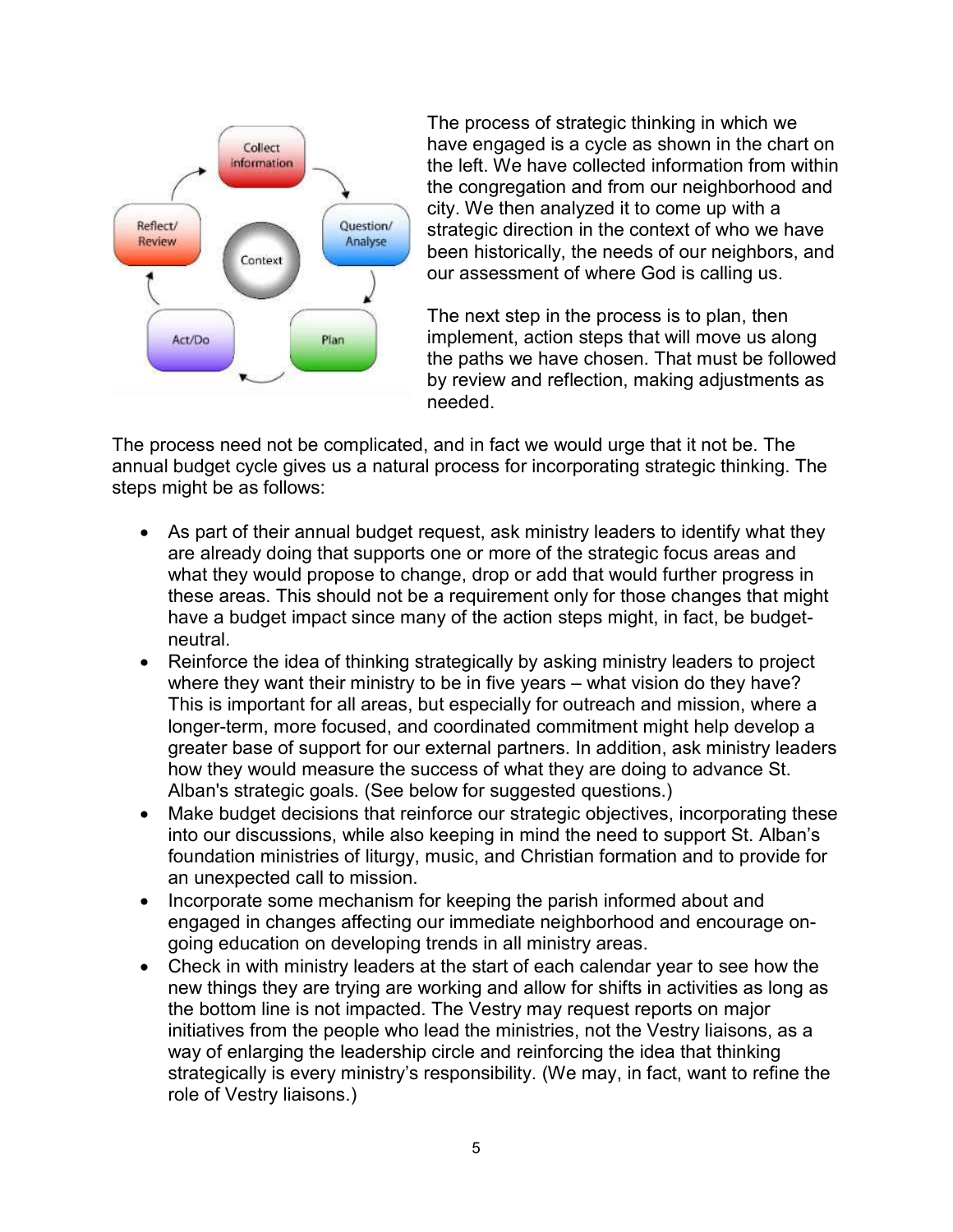- At the end of the program year, have each ministry leader submit a report for the annual meeting, currently held the first Sunday in June, assessing what went well, what could have been done differently, and begin the process of thinking about the next year's budget.
- In April and May, the Vestry should evaluate the plan, as well as the implementation process, and decide whether to modify either the strategic goals or the process for the remainder of its 5-year life-span.
- Every five years hold a more extensive review what has changed, what remains the same – to see if St. Alban's is being called to someplace new.

A timeline showing these steps can be found in Attachment 2.

Among the questions to be asked in the decision-making process are the following:

- How many of the strategic focus areas are addressed?
- $\bullet$  Is there a synergistic effect (e.g., multiple ministries or demographic groups working together)?
- Are there partnerships with other congregations, non-profits, or government agencies involved?
- Is St. Alban's participation integral to the work being done?
- What are the opportunities for hands-on engagement by parishioners?
- Does the approach rest on the latest knowledge of the topic (whether that is, for example, best practices in reducing homelessness, current demographics, or latest research on effective models of Christian formation)?
- Is the effort sustainable or what would it take to make it so if it were successful?
- If a ministry is not thriving, why is that the case and what should be done?
- If St. Alban's is called in a different direction, what should happen to this ministry?
- What have been the results of each ministry's action steps in advancing the strategic goals, or what has changed since those steps were taken?

Movement in the strategic directions chosen cannot be achieved unless staff, administration, resources, buildings, and other infrastructure are properly aligned. Having adopted these strategic focus areas, the Vestry must also commit to providing the budget and staffing necessary to support specific steps to meet each goal.

The work of implementing and monitoring strategic thinking at St. Alban's now rests with ministry leaders, the Vestry, Wardens and Rector. It is up to these leaders to incorporate this process into the daily working of the church, aligning budgets, staff and organizational structure to enable strategic thinking to bear fruit, not just in the near term but for years to come.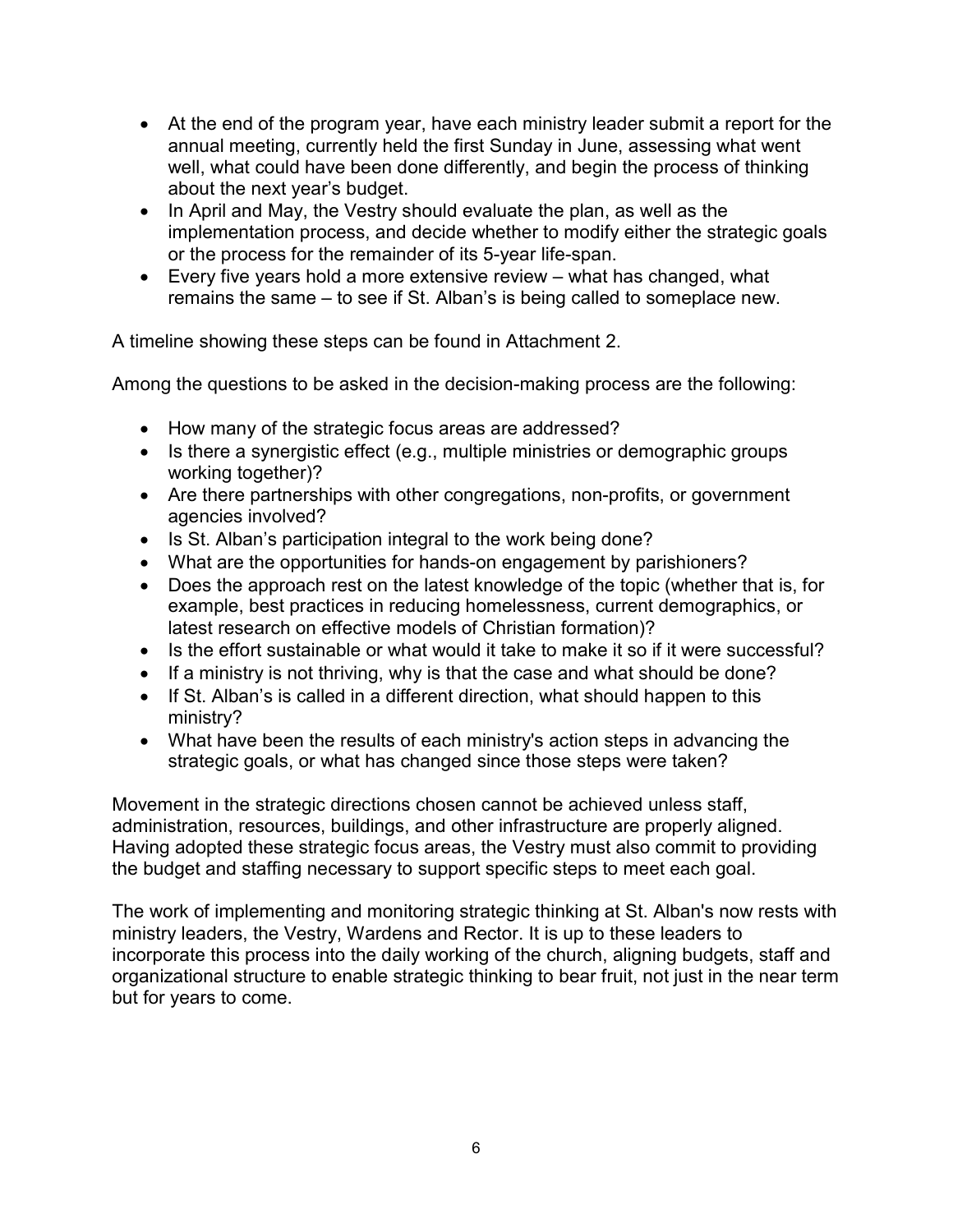|                                   | <b>Strategic Thinking</b>                                                                                                                                                                                                 | <b>Strategic Planning</b>                                                                                                                                                                                   |
|-----------------------------------|---------------------------------------------------------------------------------------------------------------------------------------------------------------------------------------------------------------------------|-------------------------------------------------------------------------------------------------------------------------------------------------------------------------------------------------------------|
| <b>Expectations of the Future</b> | Only the shape of the future<br>can be predicted.                                                                                                                                                                         | The future is predictable and<br>specifiable in detail.                                                                                                                                                     |
| Process                           | Continuous and fluid,<br>responsive to developing<br>conditions. A journey, not a<br>destination.                                                                                                                         | Episodic and sequential,<br>working within established<br>boundaries. A destination, not<br>a journey.                                                                                                      |
| Decision-Making                   | Ministry leaders and<br>parishioners have a voice in<br>goal-setting, as well as greater<br>latitude to respond<br>opportunistically to developing<br>conditions.                                                         | Rector, wardens, and Vestry<br>obtain the needed information<br>from ministry leaders and use<br>that to create a plan which is,<br>in turn, disseminated to the<br>ministry leaders for<br>implementation. |
| Monitoring                        | Parishioners and ministry<br>leaders have a sense of<br>strategic direction that guides<br>decision-making; process is<br>often difficult to measure and<br>monitor.                                                      | Vestry develops measurement<br>systems, assuming that<br>congregations can measure<br>and monitor important<br>variables both accurately and<br>quickly.                                                    |
| Implementation                    | All ministry leaders, clergy and<br>lay, understand their roles and<br>those of others, as well as how<br>they relate to each other.<br>Decisions are made<br>collaboratively.                                            | Ministry leaders need only<br>know their own roles well and<br>can be expected to defend<br>only their turf. Decisions are<br>made in isolation.                                                            |
| Focus                             | The focus is on synthesis, like<br>putting the pieces of a puzzle<br>together to form a new picture.<br>Finding new strategic options<br>and implementing them<br>successfully is more important<br>than evaluating them. | The focus is on analysis and<br>evaluation of what already<br>exists. Looking at each action<br>step as it fits or does not fit the<br>plan is more important that<br>finding new approaches.               |
| <b>Results</b>                    | Strategic thinking becomes a<br>habit. Through<br>experimentation, failure and<br>success, what is learned fuels<br>more strategic thinking.                                                                              | The creation of the strategic<br>plan is the ultimate objective.                                                                                                                                            |

# Attachment 1: Strategic Thinking vs. Strategic Planning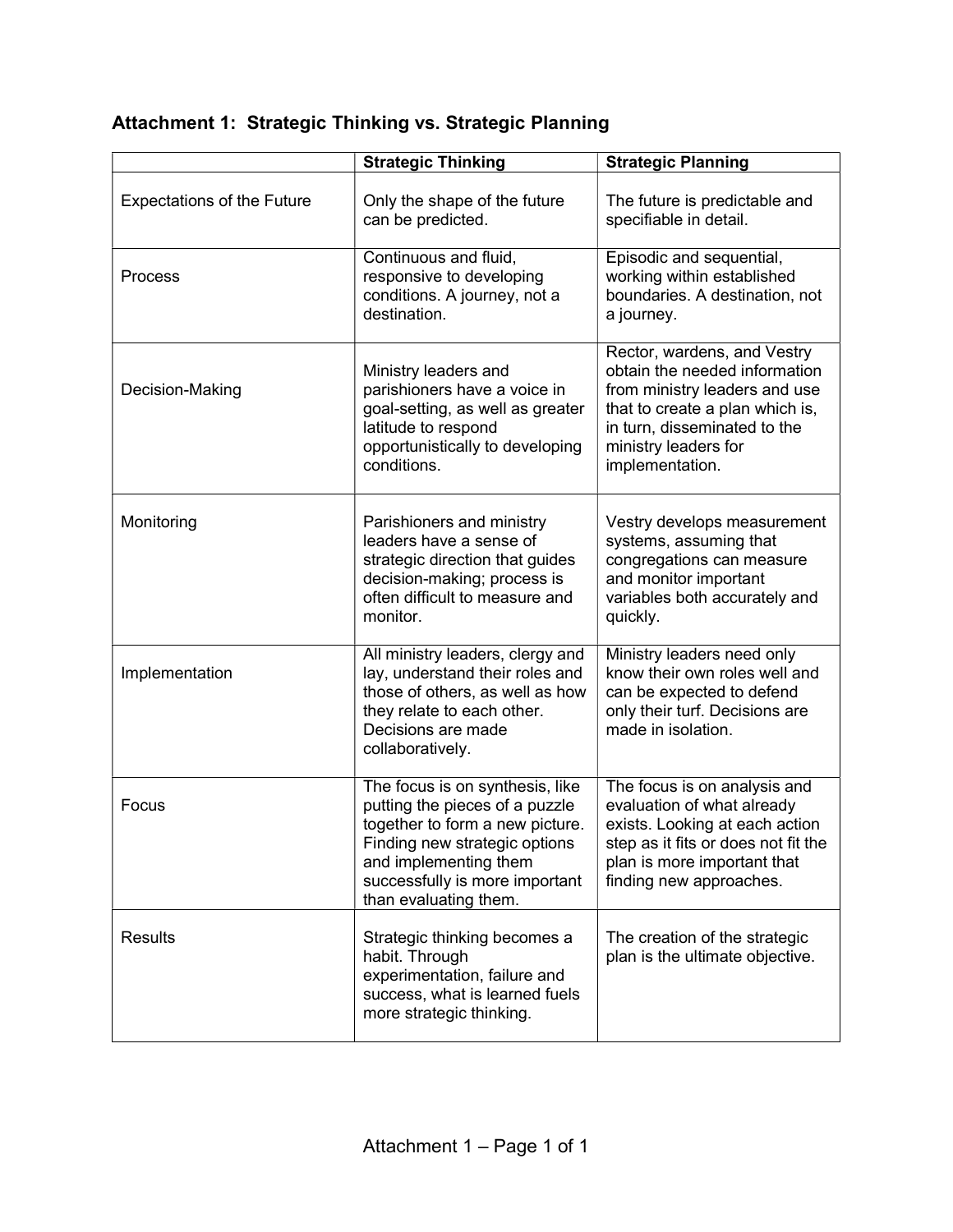| <b>DATE</b> | <b>MINISTRIES</b>                                                                                                                                                   | <b>VESTRY</b>                                                                                                                                        |
|-------------|---------------------------------------------------------------------------------------------------------------------------------------------------------------------|------------------------------------------------------------------------------------------------------------------------------------------------------|
| June        | Begin planning budget<br>requests based on current<br>strategic goals<br>End-of-program year ministry<br>reports published in<br>conjunction with Annual<br>Meeting |                                                                                                                                                      |
| September   | Submit initial budget requests<br>and plans for FY beginning in<br>January                                                                                          | Every five years, begin a more<br>extensive review to see where<br>God might be calling us now -<br>feed information into decision<br>process in May |
| October     |                                                                                                                                                                     | Vestry finance committee<br>begins work on draft budget                                                                                              |
| November    | Conduct midterm review on<br>progress toward strategic<br>goals                                                                                                     | Review draft budget                                                                                                                                  |
| December    | If requested, provide midterm<br>report on major initiatives to<br>Vestry (to inform budget<br>preparation)                                                         | Continue/complete work on<br>draft budget                                                                                                            |
| January     | Review/adjust plans based on<br>final budget                                                                                                                        | Approve final budget & provide<br>details to ministry leaders                                                                                        |
| April       | Prepare end-of-program year<br>report                                                                                                                               | Review strategic thinking<br>process to date; adjust as<br>needed                                                                                    |
| May         | Submit end-of-program year<br>report                                                                                                                                | Receive midterm report<br>Adjust strategic focus areas as<br>needed for next budget cycle                                                            |

# Attachment 2: Timeline for Planning and Budgeting Cycle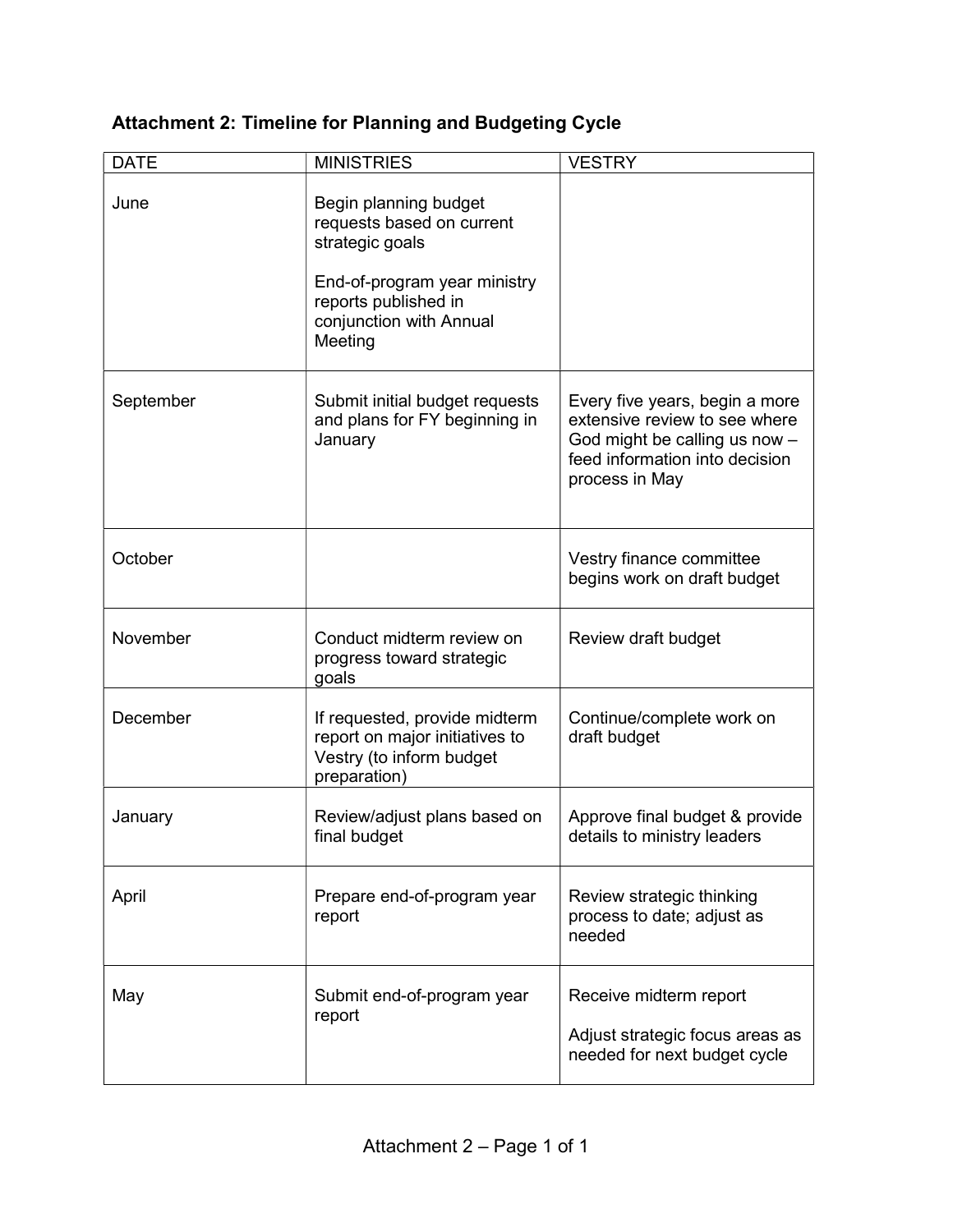## Attachment 3: Growing Congregations, Us and Our Neighborhood

### Episcopal Church Data on Growing Congregations

- Large proportions of younger adults
- A clear sense of mission and purpose
- Willing to change to meet new challenges
- Two or more services, including at least one regular "alternative" service (examples include Taizé, jazz, contemporary, family dinner).
- Worship that is vibrant and fun.
- Services in a language other than English (or bilingual)
- Children involved in worship leadership (beyond acolytes)
- Young adult activities (including parenting or marriage-enrichment programs).
- Coffee hours described as "chaotic."
- No significant internal conflict
- Strong emphasis on Sunday school, children and youth activities

#### **Demographics**

- The greatest concentration of our membership comes from 3 ZIP Codes 20007 (Georgetown, Glover Park, Palisades), 20016 (Palisades, Cathedral Heights, Spring Valley, AU Park, Wesley Heights, North Cleveland Park, Friendship Heights), and 20008 (North Cleveland Park, Woodley Park, Kalorama Heights, Forest Hills).
- The neighborhood is overwhelmingly white (85%, 7% Asian, 4% Afro-American, 4% Other); 5% Hispanic (any race)
- There is poverty: 10% rate in the neighborhood, though higher among Hispanics.
- One in five of our neighbors is foreign-born. About half are now citizens. Most come from Latin America, Asia and Europe.
- The neighborhood has more singles than St. Alban's (only 39% are married; 71% of St. Alban's pledgers are married or partnered)



#### **Marital Status**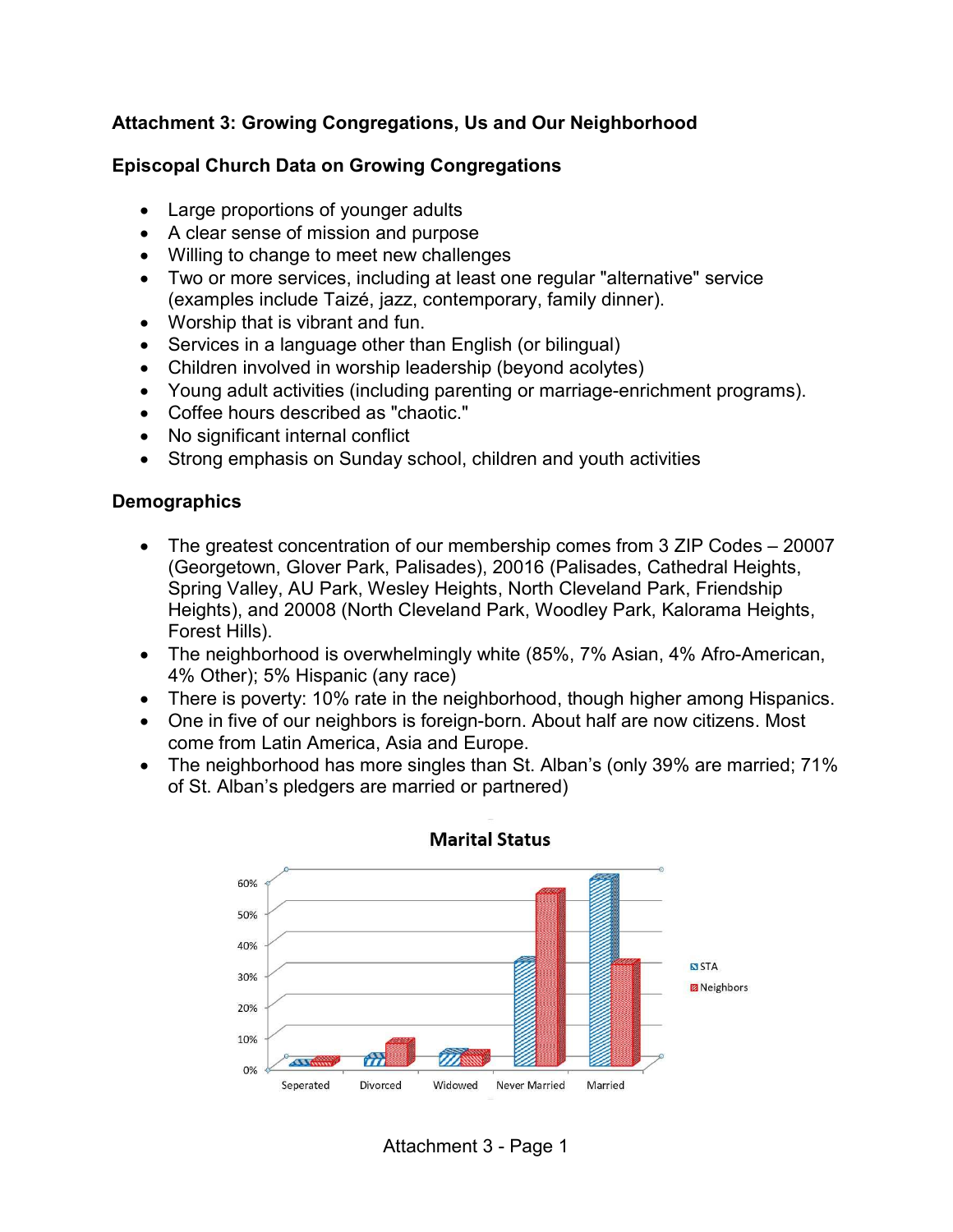The neighborhood is younger (median age is 40 compared to 47 for "active members" of St. Alban's and 66 for "pledging members"). The median age for DC as a whole is 34.



Research done for The Episcopal Church predicts that over the next decade, these groups will increase the most in our immediate neighborhood (3 square miles): schoolage children; families and empty nesters (ages 35-54); and adults over 55. There are predicted to be fewer young adults (ages 18-24) and singles and young families (25-34). This tracks with what neighborhood leaders told us – families and seniors are staying "put" because of housing costs, and young adults and families are unable to afford to move into the neighborhood.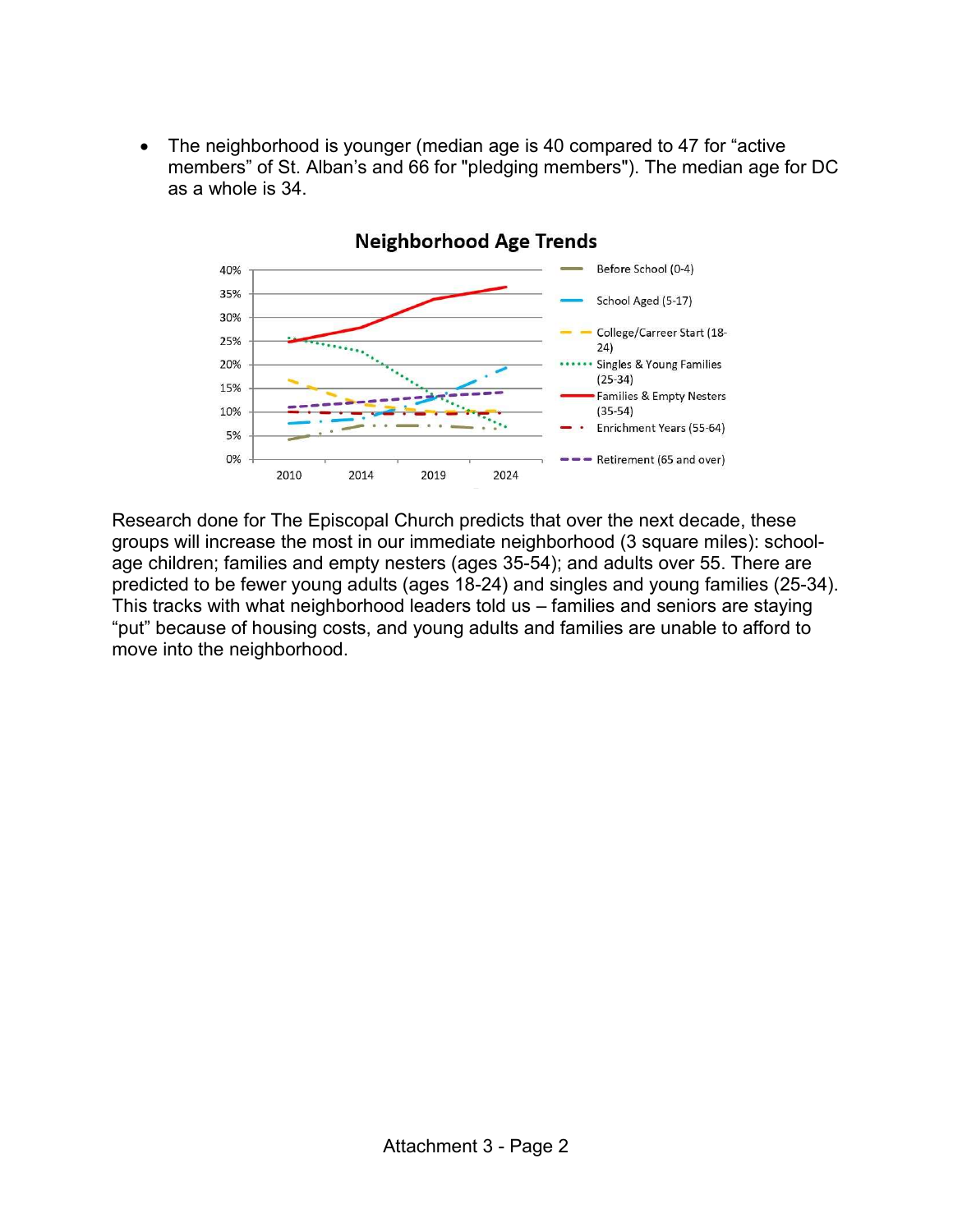# Attachment 4: Ideas to Help Us Step Out in Faith in Our Strategic Areas

(Suggestions under each focus area clustered by group which created them.)

#### Integration

- Outing in a park with children's activities
- Cultural classes where we share (maybe demonstrate?)
- Social events where we share food or culture through dance or other activities (not just Latino but also other backgrounds)
- Bilingual worship (some festival days, possibly: baptisms, graduations Thanksgiving, Maundy Thursday (dinner and Bishop's garden)
- Bring a memento little girl brought something (down-played by clergy)
- Make a bigger deal of the integration points
- More information about being/working together
	- o Not presented as opportunities
	- o Encourage opportunities for engagement
- E.g., Baptisms should be joint events to celebrate– was a big deal last year
- E.g., Global Mission refugee Sunday to benefit Syrian families, but highlight story of being a refugee from our own community as well; Bring Syrian Falafel maker (one of our mustard seed sponsored families) to an event at St. Albans
- Hold joint services; Put heads together more times sitting together
- Get 11:00 service-goers to volunteer at OpShop need Spanish speakers
- 11:00 service-goers involved with Tubman e.g., event with drummers)
- Concern with budget discussion need commitment to Debbie Kirk
- Gala hard to converse because of language differences
- Offer more opportunities for people to talk about same subject (e.g., "Enrique's Journey")
- Fellowship Sunday write favorite hymn on name tag along with name
- Have a joint service at 11:00/11:15 with both communities once a month o Attendance increases the more diverse services there are
- Opportunities for older people to participate/play with their younger kids/children meeting them in coffee hour
- Engage kids in cooking for Christ House
- Have Debbie preach at 9:15 service so we can get to know her
	- o Integrated (bi-lingual) clergy
- Spanish speakers want service in their own language
	- o Bilingual services (Candice Brown has attended several at other churches and has some valuable insights.)
- Spanish speakers are diverse and caring
	- o Together as community
- Process of integration is a gradual one
	- o First Wednesdays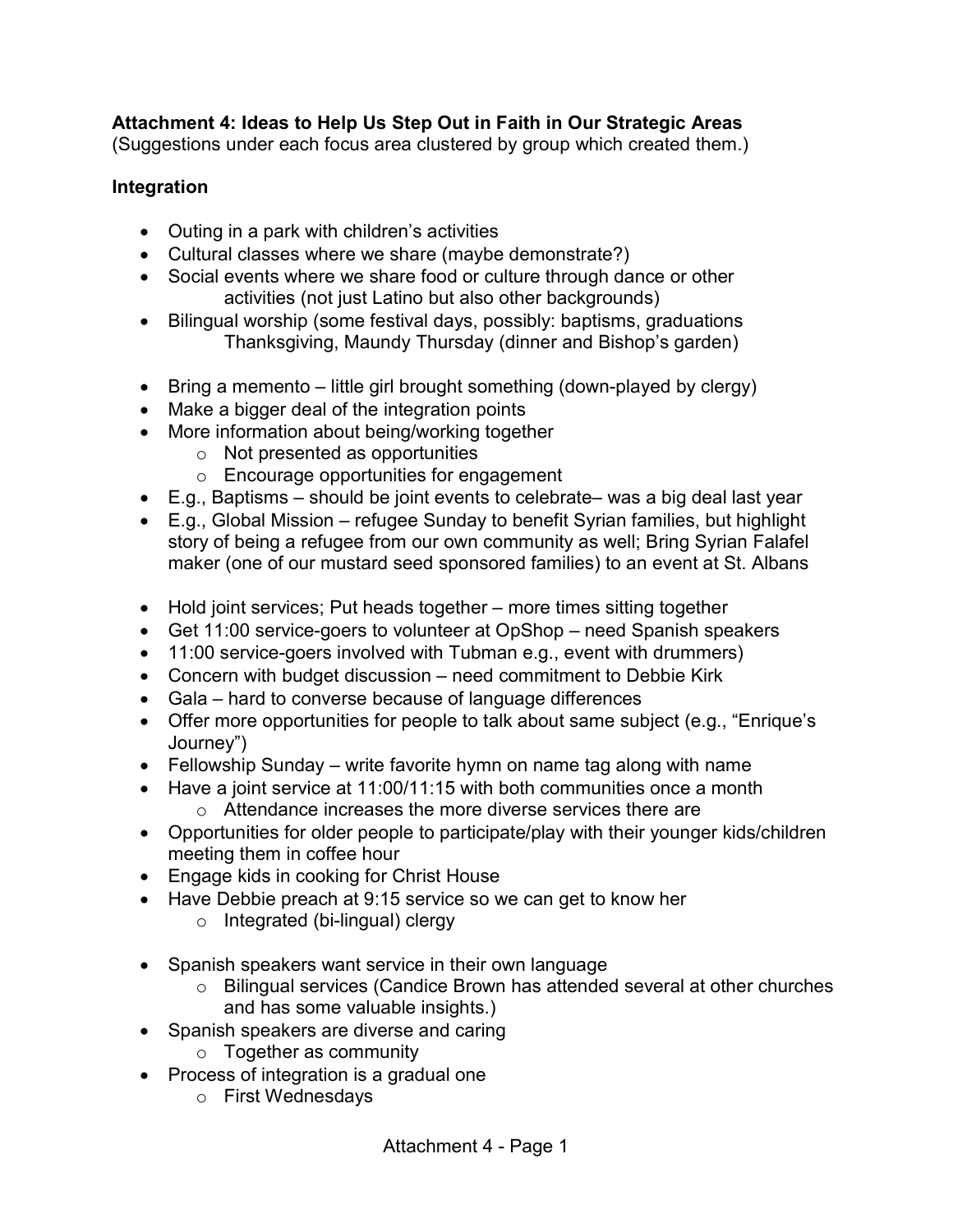- o Social occasions to bring us together
- $\circ$  Values in their faith
- o Once a quarter bilingual service
- $\circ$  Summer merging the services (11:00 and 11:15)
- o All need to make an effort to communicate and gather together
- o When activities are for mixing children, language not a problem
- o Kids' interest in Sunday School
- o At Gala, there was integration
- Worried about idea of integration if service partly in Spanish, several people said they would leave
- Build on integrating the children
- Some special events have been attended by Spanish-speaking members
- Get a Latin band (salsa/Latin jazz event)
- Invite Spanish-speaking members to work in OpShop
- Put notice in OpShop that we have Spanish service here
- Include kids in recessional with instruments
- Have drumming for kids and young adults on the Close (not at services)
	- $\circ$  There are drumming groups around the city
- Announcements about activities in the Spanish speaking community to be made during other services, and vice versa
- At the Spanish community's First Wednesday event we did not make enough of an effort to invite the Spanish speaking parishioners to sit at multiple tables, after they prepared the meal they sat together. Need to encourage parish to actively welcome people at events.
- Bring the two services together during the summer into a single bilingual service
- Perhaps every Sunday throughout the year have a bilingual service
- Pot luck or other planned meals together after the bilingual service
- Foyers group integration
- Beginning Spanish classes for our children who do not speak Spanish
- Spanish classes for adult parishioners
- English classes for Spanish speakers
- Align Sunday service times with educational offerings and service opportunities so both English- and Spanish-speakers can participate.
- Offer opportunities for joint English-Spanish worship at least quarterly, perhaps followed by fellowship, as well as small group formation.
- Develop clergy and lay pastoral care teams that can function well in a bilingual environment.
- Help our parishioners, clergy and volunteers, learn one another's language.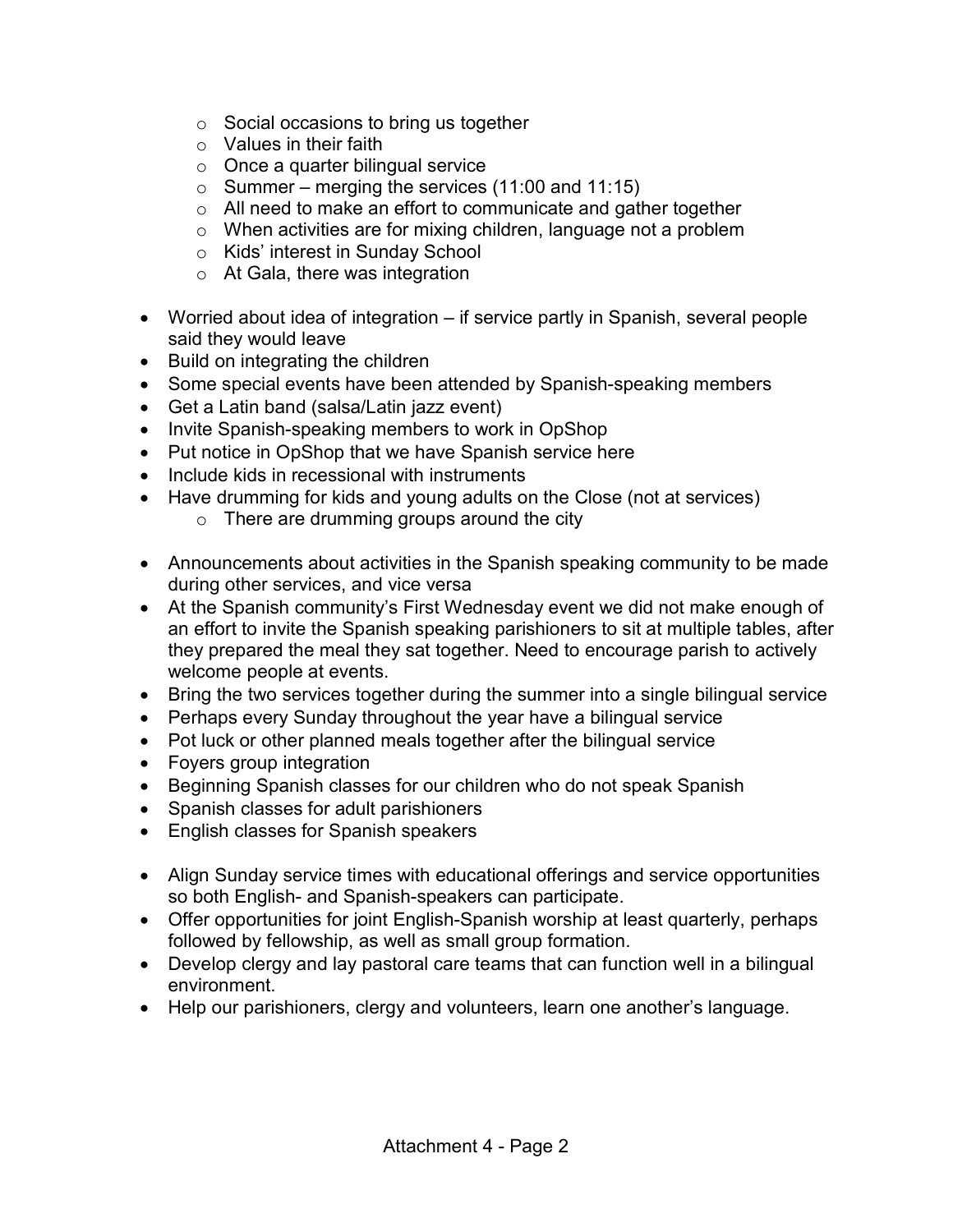## **Diversity**

- 4th of July selling food and water/soda/juice (connect with community and raise funds for Latino ministry)
- Flyers and new signs to introduce events and programs and engage community
- Connect with college communities (music and conversation e.g. with Latino ministry contingent at AU)
- Connections with community through participation at community events and community forums
- Need to have a visible gay person (based on Andrew Brown's talk)
- Encourage gays and others to participate in full range of ministries to be more visible
- Rainbow symbol could go in front of church
- Develop affinity groups by actively inviting diverse people with like interests to participate in parish activities together. For example, have a committee of lay leaders interested in developing/encouraging outreach from specific groups. For example, get lay leaders actively involved in reaching out to others to diversify the Alter Guild, the Flower Guild, Children's Chapel, etc.
- Look for opportunities to develop activities and interactions in the broader D.C. community.
- Floyd Nelson works on diversity issues professionally and would be willing to help us think about diversity issues.
- Global mission engage communities outside the church for enrichment.

#### Diversity/Elderly

- Elderly transportation a barrier they stop coming to church without transportation; used to have a van to bring people, but was eliminated due to cost.
- Brought a couple today who needed a ride
- Tech people do a ZIP code search so we know who lives close to us
	- o Get to know people in the neighborhood
	- $\circ$  Can pick them up on the way, make a visit beyond ride to church
- Carpool reduce carbon footprint
- Jo Turner making an effort has been forthcoming
	- $\circ$  Do people in parish who need the help know it's available? Might not be on-line.
	- $\circ$  Do people who stop coming know how to stay in touch? They didn't (?) when did they go? Hard to keep in touch?
	- o We should ask them.
- How to make rides known to whole parish?
- How to make people aware this is a nice thing to do?
- Encourage people to volunteer at parish meeting?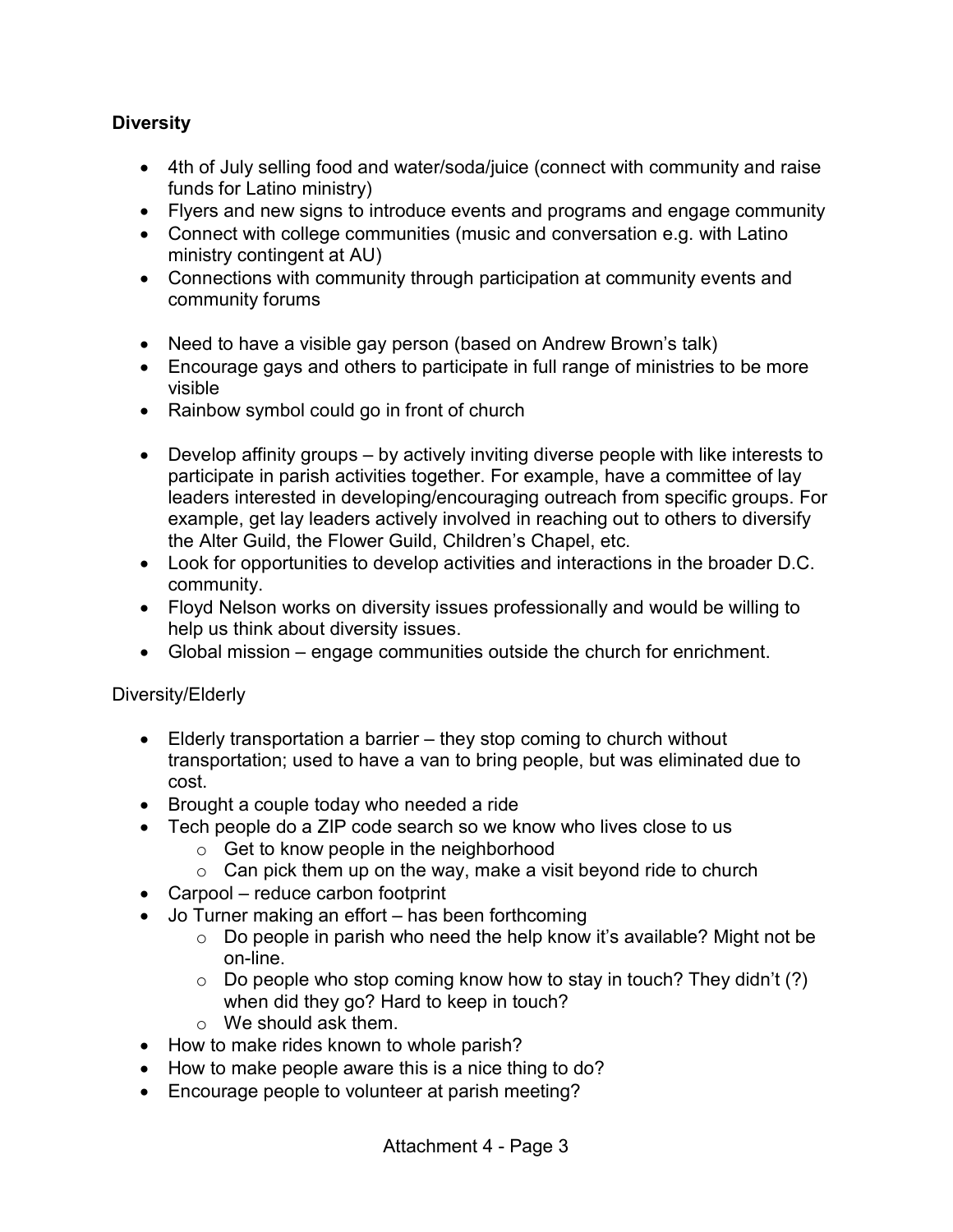- Comes under Jo's ministry?
- Someone needs to keep a list, like Jo.
- Advertise: if you want a ride or know someone who needs a ride call "X" and tell them.
- What about commissioning the Eucharistic visitors? Who do they take it to? Can we build on that?
- How do we find them? Can it be expanded?

Diversity/Young Adults and Other

- Church at  $16<sup>th</sup>$  & Connecticut huge amount of young adults spilling out how do we attract?
- Young adults attract other young adults.
- Location important Glover Park we have a good location
- Tap into a social network
- Need additional activity beyond worship to attract them what activity is needed for them?
- 5 PM service for young people they don't like mornings
- Tie activities to outreach like Grate Patrol, et. al.
- We have things to offer, but need other social activities
- Reaching into community of pre-school has given us diversity how to do this with another group?
- Appalachia trips attracting young people; people from other churches
- Chaplains at AU and GWU do we have them? Worth pursuing?
	- o Maybe too transitional
	- o Better to focus on working young adults
- Support groups for LGBT at universities
	- o Advertise our services to them
- Service can be an additional activity that attracts undergraduates
	- $\circ$  Leave them with a sense of worth, of doing something
- A program like ASP for 20's and 30's that we can become part of?
- Link up with other churches to (?) young adults?
- Mission work internationally to attract young adults
- Pair ourselves with, work with other diverse churches to develop an outreach or other project to do good together
- $\bullet$  Make the place inviting think Starbuck's
	- o Can make a convening place
	- $\circ$  Focus on children's wing make bright & cheery
	- $\circ$  (?) in design, couches, social place
	- o Do this as we reclaim Satterlee from preschool
- Consider a church-affiliated nursery school here at St. Alban's
- Our neighborhood not diverse, need ways to bring in people outside our neighborhood
- Private schools are diverse attract those families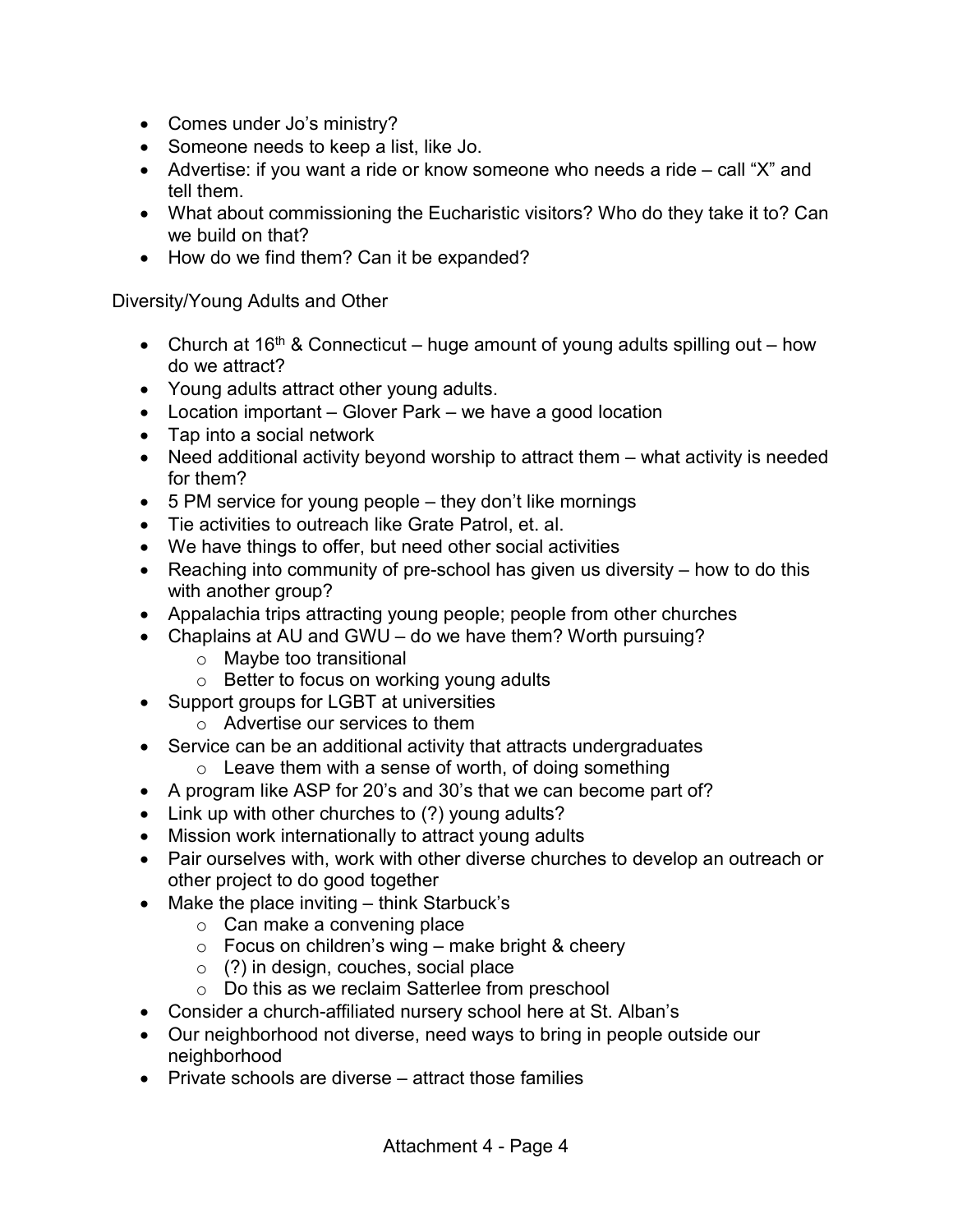- Losing low rent apartments, so have to compensate for that, and focus on low rent apartments that will still be in the neighborhood
- Parents find community with each other, especially those with same-age kids
	- o What needs to those parents have?
	- $\circ$  Turn low impact program into high impact
- Combine 9:15 and 11:15 services
	- o Alternate Rite 1 and Rite 2 by week
- Look for overflow from Cathedral (they don't have children's programs)
- Another church has been stuffed with singles but they have a contemporary service with music, et. al. that is attractive to them
- Visit other churches that are successfully attracting young adults and steal their ideas
- Start English as a second language program here at St. Alban's o People in group willing to volunteer
- Repurpose commercial preschool into a church-sponsored preschool (very attractive)
- If we keep 2 Sunday services, make one more contemporary  $-$  currently both are traditional)
- Use spontaneous prayers from the people in the pews
- Increase diversity of our worship and music styles through inclusion of nontraditional liturgies
- Diversify opportunities for rich Christian formation to appeal to a variety of people wherever they are in their faith journey
- Build a program of small group formation, including both short-term and longterm opportunities
- Expand and publicize intergenerational opportunities to participate in St. Alban's service ministries
- Advertise in LGBT publications and adopt signage that makes clear we are a welcoming congregation
- Add support for seniors within the congregation with such things as a volunteer ride network, etc.
- Partner with neighborhood Villages to address the social isolation of elderly in the neighborhood.

# Children and Youth

- Continue participation by Spanish-speaking children and youth in Sunday School and Grate Patrol
- Extend participation of Spanish-speaking children and youth into outreach activities as appropriate (children and youth to others their ages and family to family)
- Translate Sunday School and Youth curriculum summaries into Spanish for Latino parents (include 11 am service in planning and evaluation when it occurs)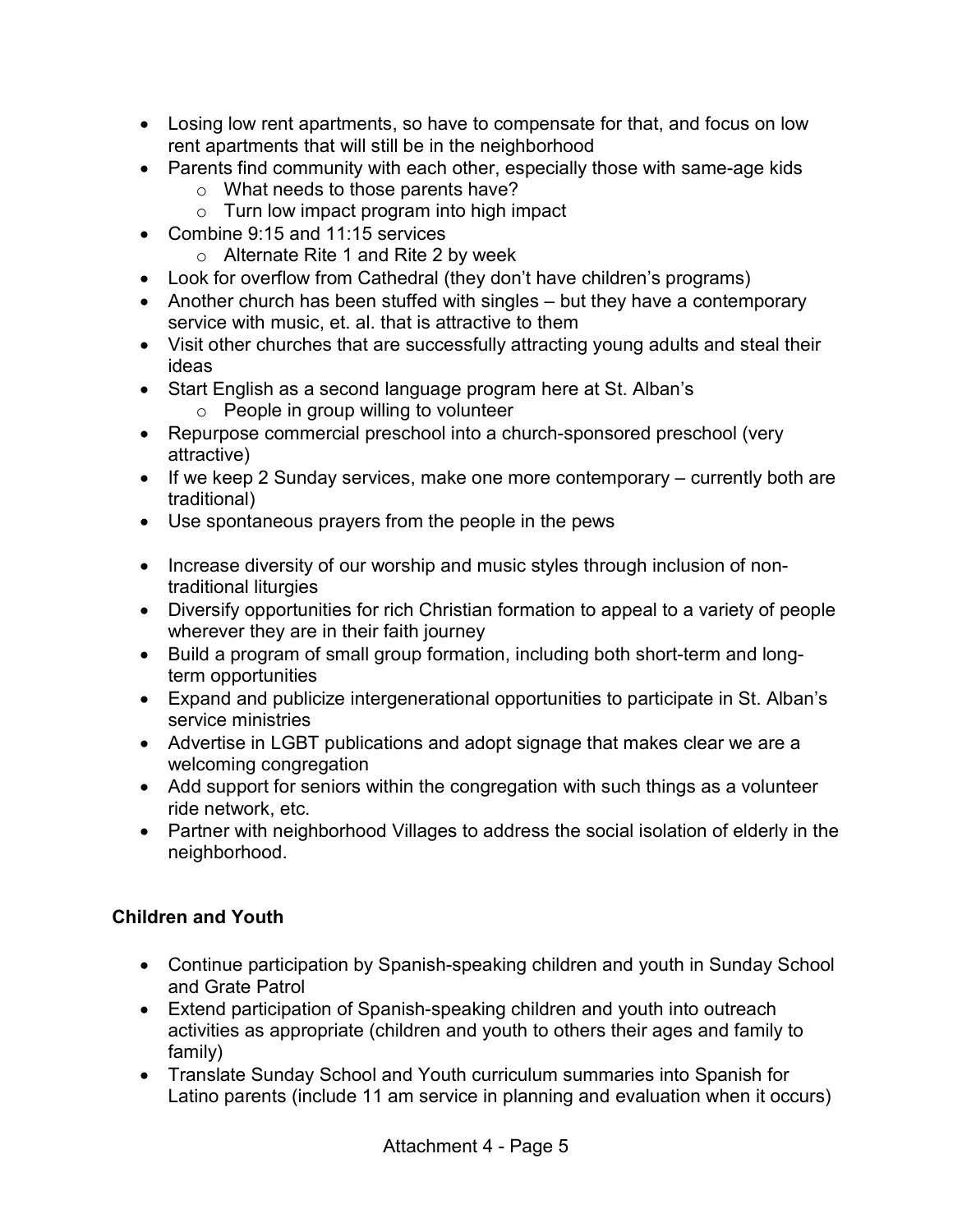(parents said they need contact from Sunday School teachers and youth leaders or someone in the program in Spanish)

- More integration
- Problem with parents who have no background in church (let's teach them)
- Opportunities for parents to talk and learn
- $\bullet$  Informal parents' talk open up and integrate
- Not about children
- Occasional bigger and intergenerational conversations
- Intergenerational networking to problem-solve
- $\bullet$  4<sup>th</sup> Sunday fellowship see the kids running around; let me hold your kid while you relax
- Need statistics on age ranges
- Support for Emily and Laura Weiss Laura's teaching music for children on the right track
- Godly Play good
- Hard to integrate older kids in Children's Chapel buddies for children there is good
- Interest in undertaking a parenting course, maybe with Emily
- Parent burn-out must be avoided especially for teaching Sunday school
- What brought people to St. Alban's daughter
- Think we need to look at our J to A program now that Matthew is gone can we sustain?
- Spanish-speaking kids don't attend Children's Chapel logistics issue
- Spanish speakers integration of children and parents
	- o 3 King's celebration
- $\bullet$  Matthew has left what can we do?
- J2A and other youth might host activities for smaller kids
- Ask kids what they would like to do
- Vacation Bible School, but need whole parish support
- Offer opportunities for singing with children.
- Establish children's choirs.
- Provide space for a baby group once or twice a week during the week day, encourage young parents from the parish to form a seed group, ask them to invite others to join, and advertise in the neighborhood. Group should mostly be social/bonding with other parents opportunity, could occasionally be (at least partially) for some activity, i.e. exercise with your baby, make or listen to music with your baby. Make sure to welcome stay at home Dads as well (either with Moms or in a separate interest group). You would need a welcoming and baby/toddler proof space to use.
- Get the choirs (adult and children's and bell choirs) to make occasional visit to Children's Chapel in some interactive and engaging way.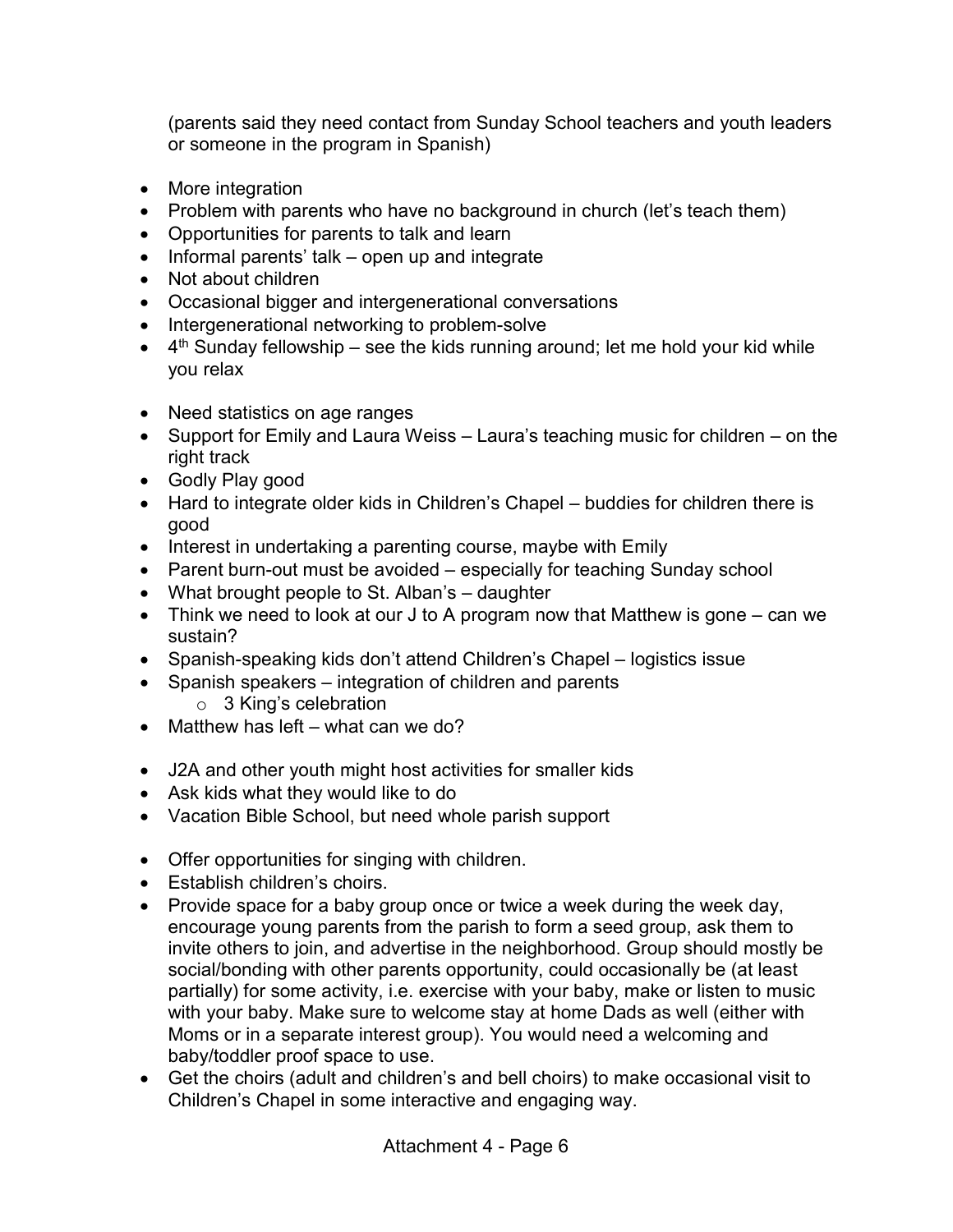- Once or twice a year have an instrument petting zoo for members of the community. "Come in and touch and listen to a violin, etc."
- Actively encourage teens to invite their friends to come and join us on grate patrol nights, figure out a way to give teens community service hours for grate patrol to encourage participation.
- Publicize our children's programs in an effective manner so that everyone in our local community seeking to broaden the Christian education of their children knows that St. Alban's is a fantastic choice for them
- Generate more opportunities for intergenerational education and formation
- Create meaningful outreach opportunities for children of all ages
- Provide programs during the day to help the young parents in the neighborhood, as well as in our congregation (e.g., parents' day off, play groups)
- Ensure that scholarships are available for any child/youth who participates in our children's or youth formation program and wants to attend the parish retreat, go on the J2A pilgrimage, or participate in ASP, and make sure the availability of scholarships is publicized broadly.
- Routinely provide child care at events

# Mission/Outreach

- Involve Spanish-speakers in Harriet Tubman elementary school (tutoring and mentoring and school supplies and teacher support) (with the understanding that support cannot be offered during the week due to work schedules of the congregants)
- Spanish speakers volunteer visiting to Iona House and Tercera Edad
- Spanish speakers volunteer to help Latino community connect with services needed
- Coordinate
- Problem with pruning outreach efforts  $-$  that's not growing the church
	- o More than housing, feeding, TLC
	- o Add prison outreach, transition services, supporting seniors at home
	- o Need leadership and money
	- o What is there to prune? Nothing.
	- o Geriatric services see NYT article on Alzheimer's
- Once a month (first Sunday) prayed for WSA/Mustard Seed/Gala
	- o Make people more aware
		- More cohesive
- Mission Minutes once a month
- Because a mission does not fit into 3 categories should not mean it should be trimmed
- Trimming a sun setting a ministry is OK, but not pruning because it doesn't fit into 3 is wrong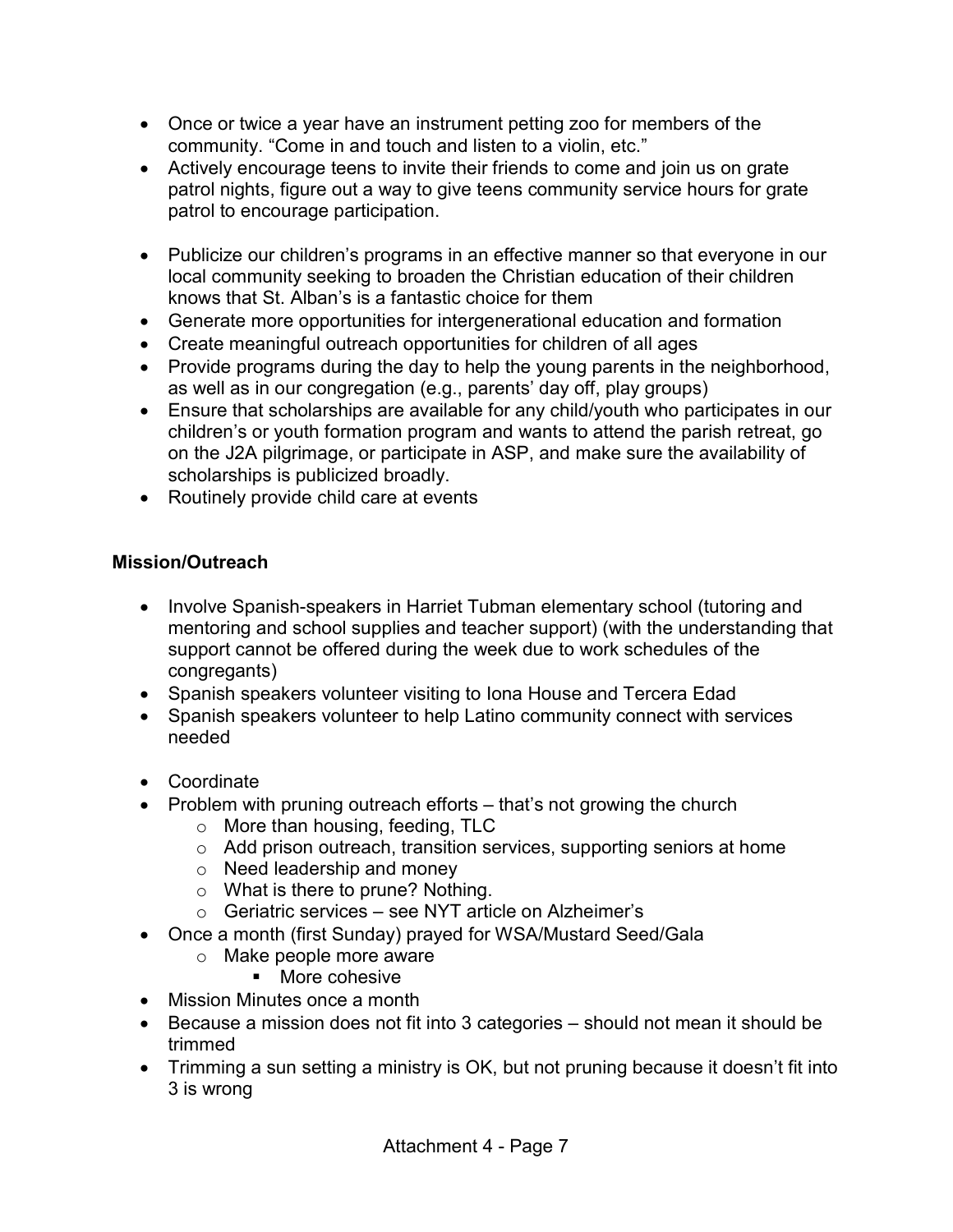- Change categories to make broader
- St. A's is outreach
- Object to focusing on 1 topic
	- $\circ$  No need to focus
	- o The more outreach, the better
	- o Rewrite the paragraph in Strategic Plan (ed.-push back on narrowness of statement)
- Better job at home a sense that our parish (internally,) does not know of the options available for them to become engaged,
- Publicizing what we are doing with church
	- o Once a month talk
	- $\circ$  Better in church bulletin
		- Photo of girl who had graduated in South Sudan a face and a story of what we are doing
- In-reach vs. outreach
	- $\circ$  People in parish don't know the opportunities for ministry available in the church. No specific ideas on how to publicize our outreach.
- Don't give up what works!
	- o Know our strengths and build on them
	- o Christ House, SOME, Grate Patrol these work
	- o Op Shop and WSA
- Important each year to engage youth
	- o Expand beyond Grate Patrol
	- o Read to Tubman kids on Saturdays (there is an existing program)
- Mentoring and after school programs -- can interest teens in this
- Include more programs in Yellow Pages can report on where St A's people are working in the community
- $\bullet$  Publicize everything like Tubman on website
	- o Make volunteer opportunities easily accessible on website
- Need story-telling articles (people's experiences in various ministries) like we used to have in the Chronicle.
	- o Maybe reinstitute Chronicle
	- o Maybe mail it if people specifically opt in for mail (as opposed to electronic version)
- Try to induce people to look at website, and maybe also provide info in writing (can request by mail) and maybe also put in bulletin
- Support priorities in the operating budget, working toward a goal of spending 10% of the budget on mission/outreach
- Continue the TLC initiative beyond its original three years and make it a hallmark of our congregation
- Look for ways to integrate or coordinate efforts across key mission areas: housing, feeding and TLC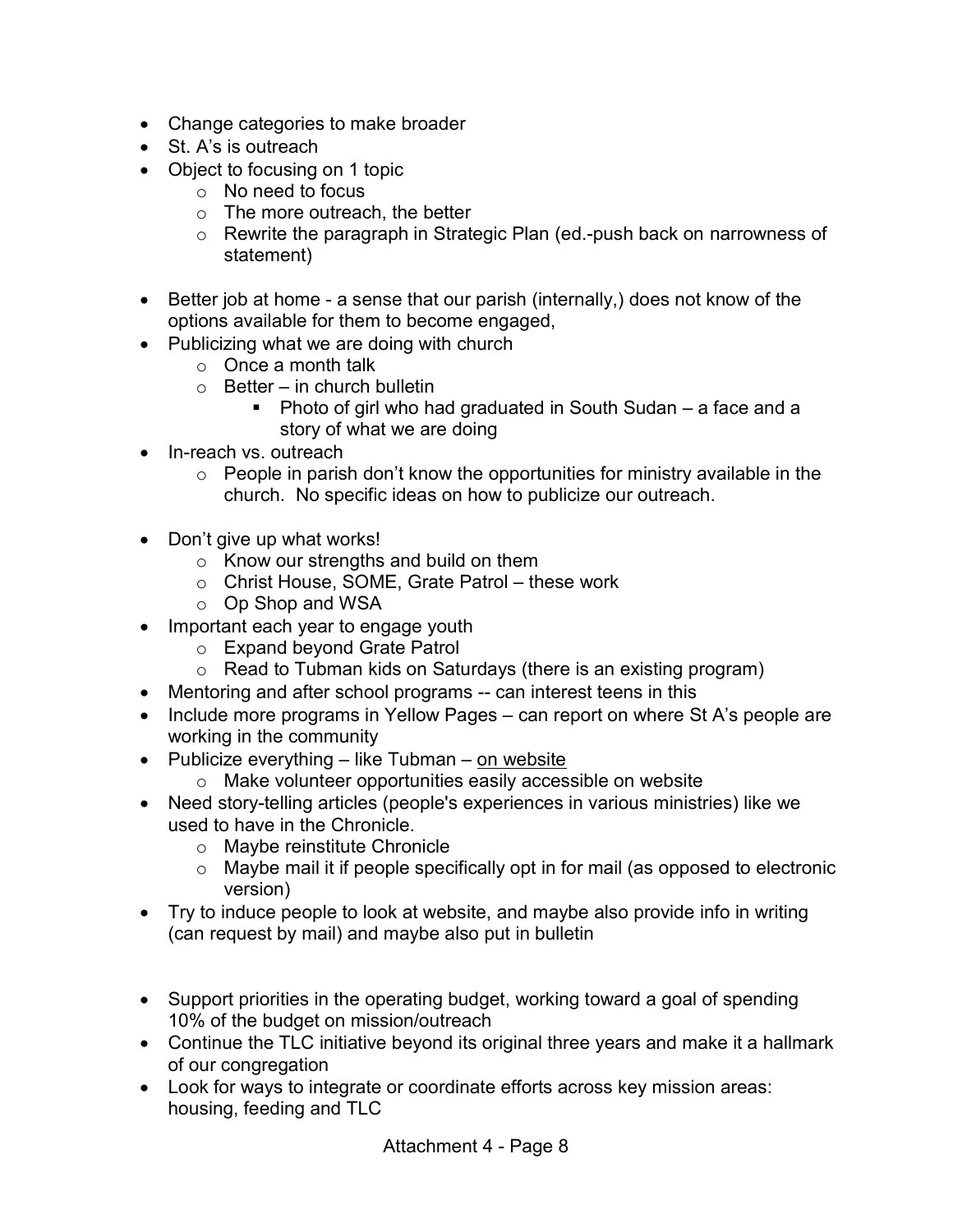- Increase opportunities for hand-on involvement by parishioners of all ages and by people in the neighborhood (serving "with" not "for")
- Deepen commitment to interfaith engagement through more frequent opportunities including partnering in service projects and activities such as film viewings, dialogue, etc.
- Develop partnerships with police and neighborhood leaders to address the uptick in incidents involving the homeless along the Wisconsin Ave. corridor

# Transparency/Visibility

- Connect with college communities (music and conversation e.g., Latino ministry contingent to AU)
- Connections with community through participation at community events and community forums
- Flyers and new signs to introduce events and programs and engage community
- Priest and lay involvement projects like the "What are you hoping for?"
	- $\circ$  opportunity for the community to engage with us in a fun and personal way
- Hard to believe we are virtually unknown in neighborhood (people doubted this)
- Use community list servs
- Need to make known the "entry points" to St. Alban's
- Need Forum on what's on our website and how to find it
- Use the Northwest Current
	- $\circ$   $\frac{1}{2}$  cost for advertising (Davis offers this to the church for advertising)
	- o Could the St. A office get "notices" into the Current?
		- Yes, but has to be special event that's open to the whole community
	- o Maybe appoint someone to be contact person with NW Current
- Revive communications committee
- If flood people with too many communications, people ignore them
- Also should try to get some sense of whether people are receiving the communications (are emails being opened, etc.)
- Can we move the sign over in front of Nourse Hall?
- Look for more opportunities to do activities visible to the neighborhood like the recycling event.
- Try to put lots of energy behind one or two outreach things in the City, and to do them well. Make a bigger splash with more focus. Continue to encourage a diversity of outreach but become known as a Church that does "X" through focus.
- Offer choral concerts in downtown parks during lunch in the summer.
- Ashes to go.